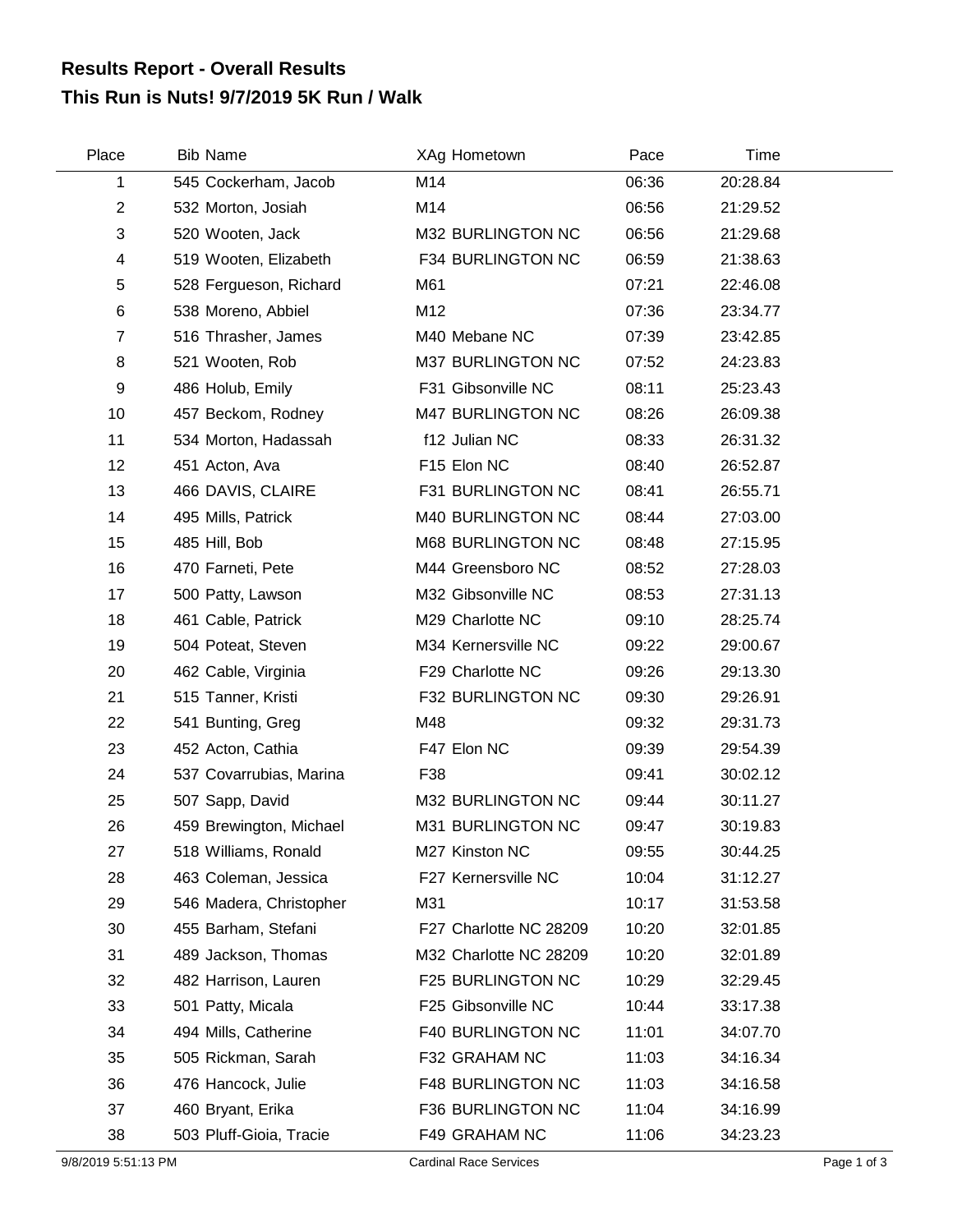| Place | <b>Bib Name</b>          | XAg Hometown             | Pace  | Time     |  |
|-------|--------------------------|--------------------------|-------|----------|--|
| 39    | 512 Smith, Ryan          | M30 BURLINGTON NC        | 11:13 | 34:46.01 |  |
| 40    | 511 Smith, Nicole        | F30 BURLINGTON NC        | 11:23 | 35:17.64 |  |
| 41    | 526 Avary, Carolina      | F43 Hillsborough NC      | 11:27 | 35:31.13 |  |
| 42    | 527 Jimenez, Lily        | F43 Mebane NC            | 11:28 | 35:31.54 |  |
| 43    | 488 Hurdle, Robbie       | M36 Gibsonville NC       | 11:37 | 36:00.41 |  |
| 44    | 490 Lyons, Emily         | <b>F45 BURLINGTON NC</b> | 11:45 | 36:24.31 |  |
| 45    | 533 Morton, Elisha       | M9 Julian NC             | 11:49 | 36:38.94 |  |
| 46    | 535 Morton, Mickey       | m44 Julian NC            | 11:50 | 36:39.91 |  |
| 47    | 496 Morris, Isabella     | F12 BURLINGTON NC        | 11:52 | 36:45.81 |  |
| 48    | 531 Griffin, Kara        | F <sub>22</sub>          | 12:04 | 37:24.71 |  |
| 49    | 544 Cockerham, Nicole    | F47                      | 12:08 | 37:37.86 |  |
| 50    | 475 Grant, Katherine     | F17 BURLINGTON NC        | 12:27 | 38:36.75 |  |
| 51    | 513 Sollenberger, Nathan | M27 Charlotte NC         | 12:53 | 39:56.17 |  |
| 52    | 514 Sollenberger, Sarah  | F27 Charlotte NC         | 12:54 | 39:59.50 |  |
| 53    | 540 Davis, Charlotte     | F <sub>16</sub>          | 13:14 | 41:01.84 |  |
| 54    | 477 Hardy, Ben           | M30 BURLINGTON NC        | 13:15 | 41:03.83 |  |
| 55    | 478 hardy, colleen       | F60 Whitsett NC          | 13:15 | 41:04.75 |  |
| 56    | 539 Sapp, J              | F63                      | 13:23 | 41:29.74 |  |
| 57    | 536 Morrissette, Valerie | F52                      | 13:29 | 41:46.37 |  |
| 58    | 483 Harrison, Meredith   | F26 BURLINGTON NC        | 13:41 | 42:23.56 |  |
| 59    | 454 Barham, Mary         | F56 Holly Springs NC     | 13:47 | 42:44.65 |  |
| 60    | 506 Roy, Shoshannah      | F42 GRAHAM NC            | 13:48 | 42:46.43 |  |
| 61    | 530 Bacigalupo, Lillian  | F <sub>13</sub>          | 14:06 | 43:43.18 |  |
| 62    | 453 Barham, Arthur       | M62 Holly Springs NC     | 14:09 | 43:52.08 |  |
| 63    | 508 Sapp, Heather        | F35 Fayetteville NC      | 14:26 | 44:43.37 |  |
| 64    | 468 Dickens, Anna        | F54 Elon NC              | 14:29 | 44:54.92 |  |
| 65    | 487 Huneycutt, Julia     | F35 BURLINGTON NC        | 14:30 | 44:55.83 |  |
| 66    | 472 Faucette, Brian      | M42 GRAHAM NC            | 14:51 | 46:01.90 |  |
| 67    | 471 Faucette, Berkley    | F10 GRAHAM NC            | 14:51 | 46:02.05 |  |
| 68    | 523 Young, Heather       | F28 Charlotte NC         | 15:04 | 46:42.88 |  |
| 69    | 467 Dawson, Cameron      | M28 Garner NC            | 15:05 | 46:45.24 |  |
| 70    | 522 Young, Charles       | M30 Charlotte NC         | 15:05 | 46:45.78 |  |
| 71    | 458 Bishop, Catie Beth   | F29 Charlotte NC         | 15:06 | 46:47.52 |  |
| 72    | 524 Young, Tricia        | F27 Garner NC            | 15:06 | 46:48.65 |  |
| 73    | 529 Lewis, Scott         | M37                      | 15:06 | 46:49.74 |  |
| 74    | 498 Myers, Janet         | F50 BURLINGTON NC        | 15:07 | 46:52.96 |  |
| 75    | 499 Myers, Olivia        | F10 BURLINGTON NC        | 15:08 | 46:54.07 |  |
| 76    | 517 Wilkerson, Stephon   | M27 High Point NC        | 15:48 | 48:59.95 |  |
| 77    | 497 Myers, Clare         | F13 BURLINGTON NC        | 16:05 | 49:50.86 |  |
| 78    | 456 Barnette, Kristine   | F33 Whitsett NC          | 16:26 | 50:57.52 |  |
| 79    | 525 Barnette, Chip       | M40 Whitsett NC          | 16:26 | 50:58.10 |  |